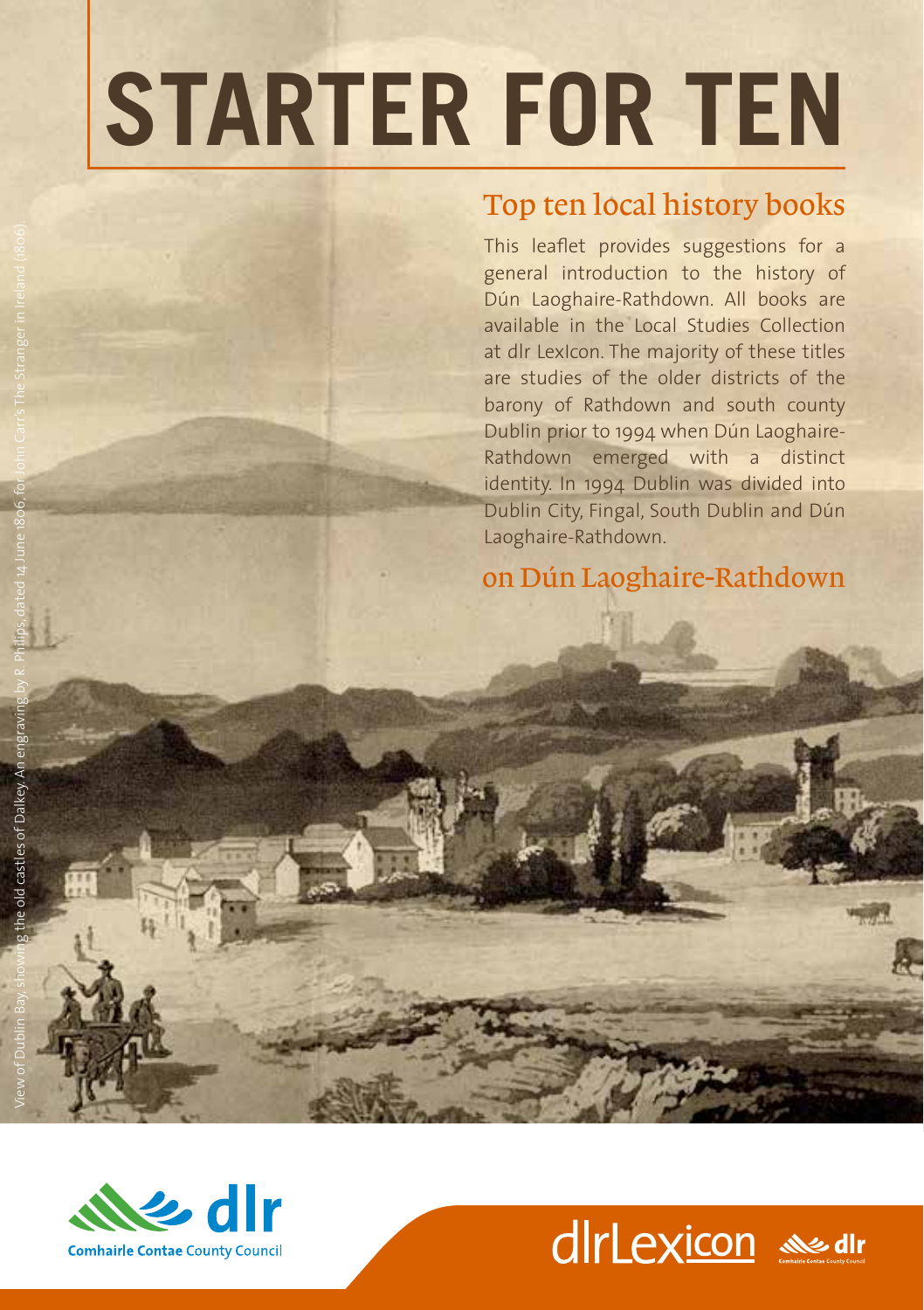

*Between the Mountains and the Sea: Dún Laoghaire-Rathdown County* **by Peter Pearson.** (Two editions; 1998-2007). Artist and author Peter Pearson has provided a great deal of visual and historic detail to create an essential source of information on Dún Laoghaire-Rathdown. He has a particular interest in architectural heritage from a lifetime commitment to protecting the destruction of our built heritage. His earlier book *Dún Laoghaire-Kingstown* (Two editions; 1981-1992) offers a wealth of detail on the nineteenth and early twentieth century town.



*A History of the County of Dublin: the people, parishes and antiquities from the earliest times to the close of the eighteenth century* **by Francis Elrington Ball.** Having started with a standalone history of the parish of Taney, Ball published, from 1902- 1920, six volumes of local history based on the civil parishes of the county. He goes into impressive detail concerning the powerful landed families and their great houses with added comments on the antiquarian features in the area.



*Antiquities of old Rathdown* **by Christiaan Corlett (1999).** This is a wide-ranging introduction to the antiquities in the Wicklow and Dublin area of Rathdown. Corlett, an archaeologist with the National Monuments Service is an authority on specific local features such as the Rathdown Slabs Viking burial markers that are strongly represented in the Dún Laoghaire-Rathdown county.





View of the old pier at Dunleary, engraving by T. Higham from a drawing by George Petrie, for Thomas Cromwell's Excursions through Ireland (1820). *The Neighbourhood of Dublin: its topography, antiquities and historical associations* **by Weston St. John Joyce (Two editions; 1912-1921).** Originally published in a series of newspaper articles in the 1880s, this title serves as a unique guide to the history and antiquities of the Dublin area in the late nineteenth and early twentieth centuries. Following a series of roads radiating out from Dublin, Joyce explored much topographical and popular local associations such as 'The Kilruddery Hunt' and 'The king of Dalkey' - all related in a pleasing conversational tone. https://bit.ly/2LkkVPD

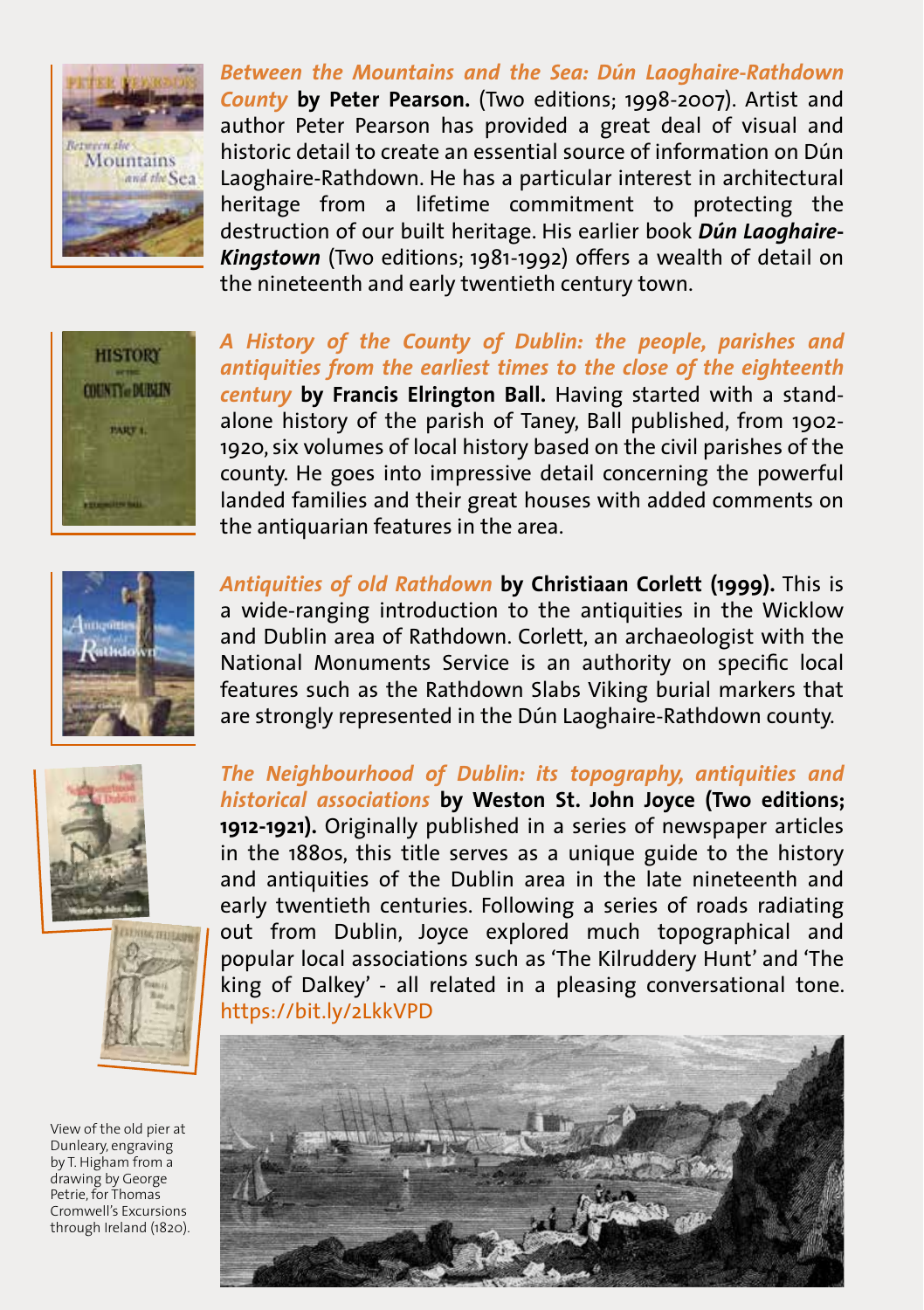

*The History of County Dublin* **by John D'Alton (1838).** This is an important standard work on the history of Dublin. In addition to a general history, it includes sections on localities now included within the Dún Laoghaire-Rathdown county boundary. D'Alton is wholly conversant with the medieval sources. https://bit.ly/2LnLkfA



*If You Seek Monuments: a guide to the antiquities of the Barony of Rathdown* **by Kathleen Turner (1983).** This is an illustrated guide to the historic monuments of a large area of south county Dublin published by the Rathmichael History Society. All monuments, megaliths, churches and castles, standing stones and high crosses, as well as Martello Towers are grid marked with useful directions on locating them.



*Varieties of Irish History: from ancient and modern sources and original documents* **by James J. Gaskin (1869).** This is a fascinating Victorian account, referring to the historical associations of the coastal areas south from Dublin to Bray. It was written at a time when this rocky granite terrain, south of Dublin city was transformed with new harbours and the country's first railway; local townships were established, and the area rapidly expanded to become a desirable residential location. The publication is packed with a wealth of anecdotes, extracts from old newspapers and reports of intriguing chance encounters. Later editions were published as *Irish varieties, or, Sketches of history and character, from ancient and modern sources and original documents, containing anecdotes of Irish and English celebrities, with songs and poems, humourous, satirical and descriptive. To which is added an account of the revels of the past merry monarchs of the kingdom of Dalkey,* which shows his interest in the high-jinks of the mock 'Kingdom of Dalkey'. The book was dedicated to James Milo Burke, Chairman of the Dalkey Town Commissioners.



Tully, or Tullagh Church, from Francis Groses's Antiquities of Ireland (1791). Engraver S. Hooper.